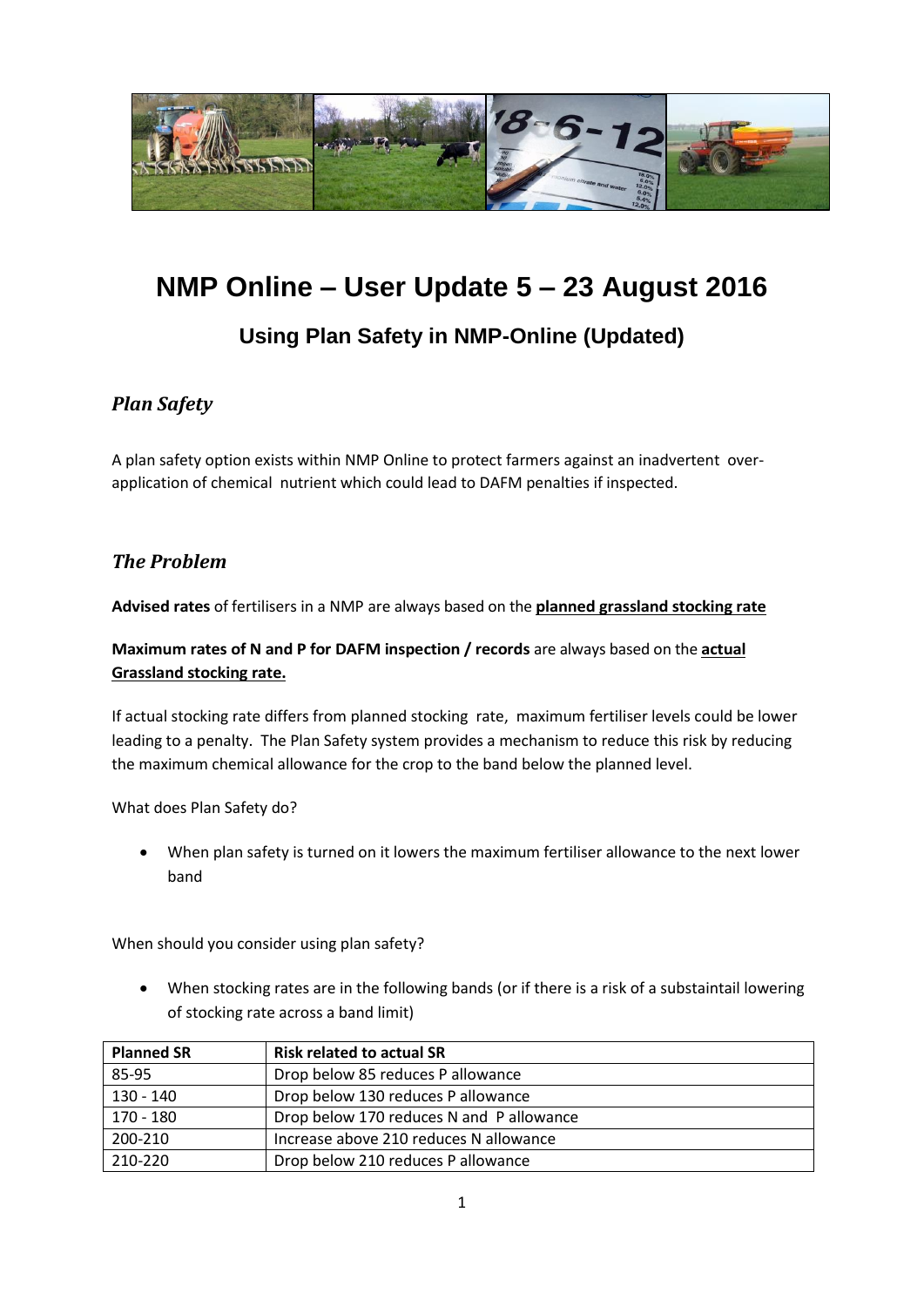NMP Online will include a warning in the system when the plan is within any of these ranges and plan safety is switched off. The warning is as follows:

**Warning!** The grassland stocking rate of this plan is close to (within 10 kg/ha) of a threshold that could reduce the fertiliser allowance on the farm. Selecting the 'Plan Safety Option' to calculate maximum N and P allowances on a precautionary basis will reduce the risk of the fertiliser allowance being exceeded on the farm due to unexpected changes in stocking rates.

Switching on Plan Safety – Yes or No

Switching on Plan safety will have the impact of lowering the maximum amount of chemical N and P on the farm. Where soil fertility is falling on the farm the impact of using plan safety could be substantial. However, over utilisation of N or P could lead to a penalty. The level of the penalty varies according to

- 1. The percentage over application based on DAFM Calculations
- 2. Previous penalties for the same offence

Things to consider:

- Total allowable P If the total allowed chemical P is relatively low (based on volumes of organic manure, soil index and meal feeding) there is a risk of a large % over allocation with a relatively small amount of extra nutrient
- It is very important to communicate with the farmer outlining the risk and assessing the need to use plan safety. A farmer may be willing to accept the risk in the knowledge that the potential penalty is low. **It is vital that farmers are aware of the risk.**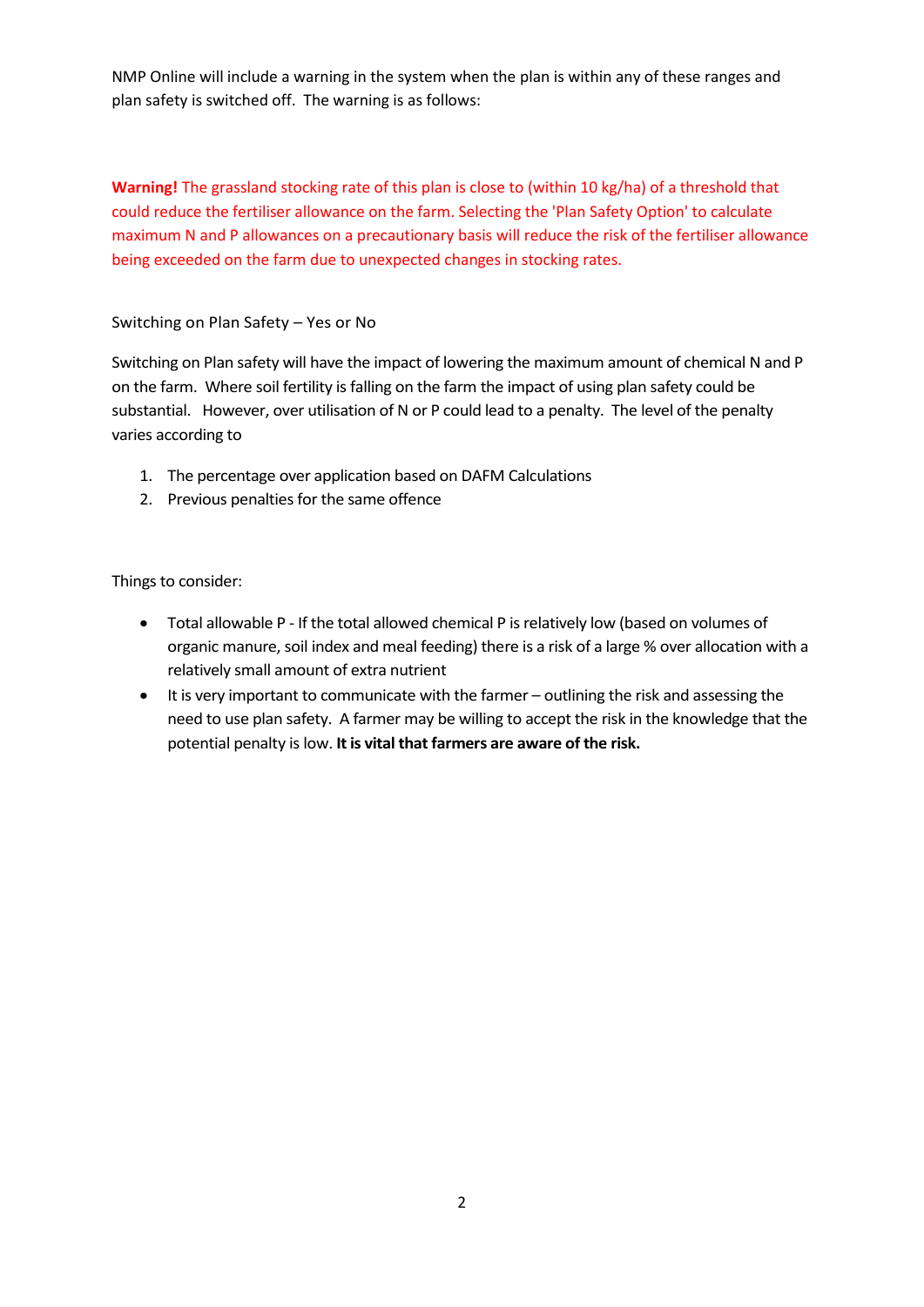## *Maximum rates of N and P for plans*

| <b>Grassland Stocking rate</b> | <b>Fertiliser Allowance as per SI</b> |             |    |                     |         |
|--------------------------------|---------------------------------------|-------------|----|---------------------|---------|
|                                | N                                     | P Allowance |    |                     |         |
| Plan Safety = $NO$             |                                       | Index 1     |    | Index $2$   Index 3 | Index 4 |
| < 85                           | 226                                   | 31          | 21 | 11                  | 0       |
| 86-130                         | 226                                   | 36          | 26 | 16                  | 0       |
| 131-170                        | 226                                   | 41          | 31 | 21                  | 0       |
| 171-210                        | 306                                   | 46          | 36 | 26                  | 0       |
| $>= 211$                       | 279                                   | 51          | 41 | 31                  | 0       |

Table from SI for Grassland allowances (SI - Tables 12 & 13 combined)

Table showing N & P allowances in NMP-Online when Plan Safety is activated.

| <b>Grassland Stocking rate</b> | <b>Fertiliser Allowance with Plan Safety On</b> |                    |         |         |          |
|--------------------------------|-------------------------------------------------|--------------------|---------|---------|----------|
|                                | N                                               | <b>P Allowance</b> |         |         |          |
| Plan Safety = $YES$            |                                                 | Index 1            | Index 2 | Index 3 | Index 4  |
| < 85                           | 226                                             | 31                 | 21      | 11      | O        |
| 86-130                         | 226                                             | 31                 | 21      | 11      | $\Omega$ |
| 131-170                        | 226                                             | 36                 | 26      | 16      | $\Omega$ |
| 171-190                        | 226                                             | 41                 | 31      | 21      | O        |
| *190-210                       | 279                                             | 46                 | 36      | 26      | $\Omega$ |
| $>= 211$                       | 279                                             | 46                 | 36      | 26      | O        |

Figures in Red show where changes occur.

\*Nitrogen allowance reduces as stocking rate goes over 210 kg/ ha